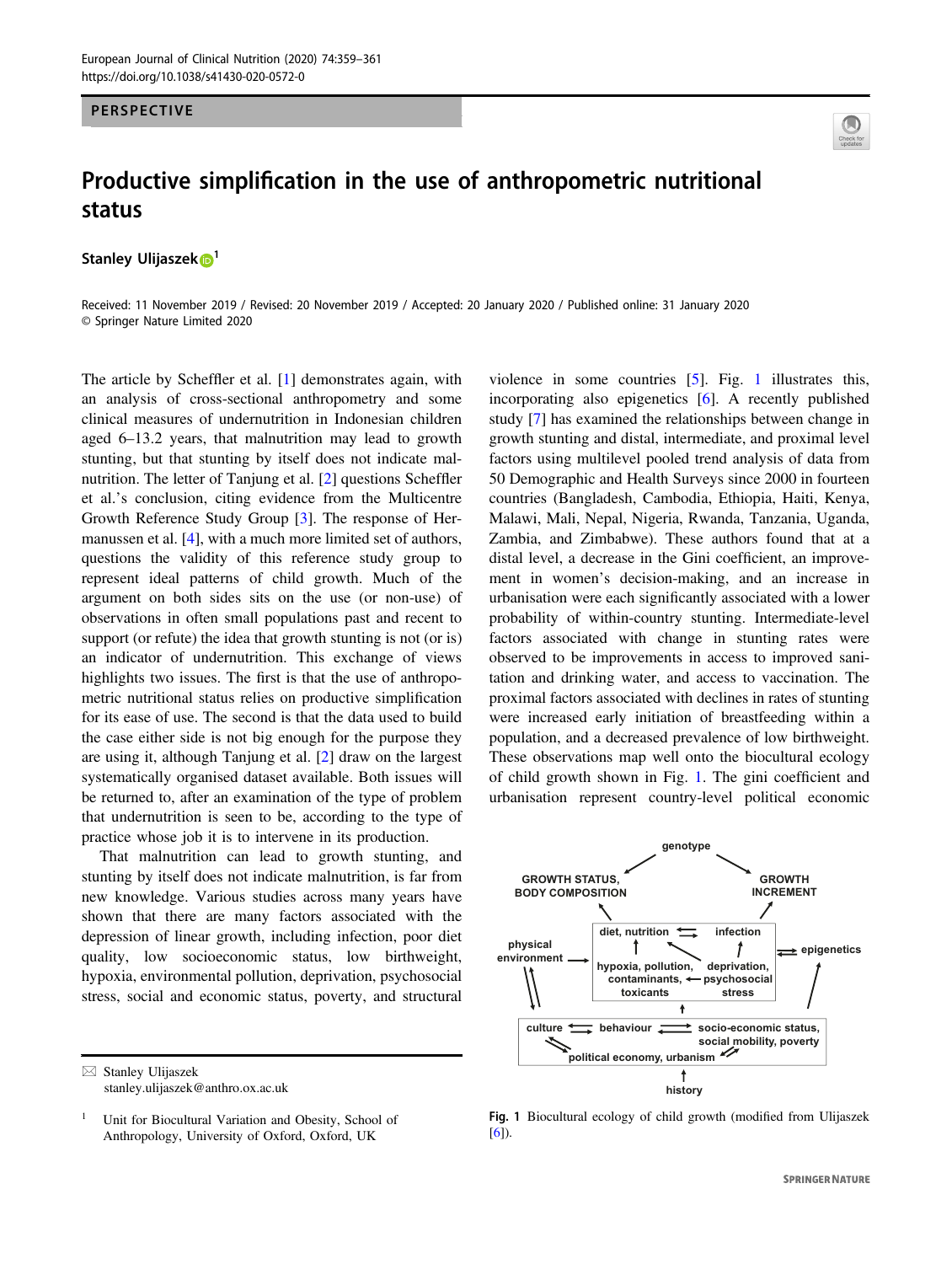factors, socioeconomic status, social mobility and poverty, while women's decision making reflects cultural and political economic factors. The intermediate-level factors identified by Argaw et al. [\[7](#page-2-0)] map onto exposure to infectious disease, while the proximate factors of birthweight and breastfeeding map onto epigenetics, nutrition, and exposure to infection, respectively. The Argaw et al. [\[7](#page-2-0)] analysis allows priorities to be set for intervention for reduction in rates of stunting in low and middle income countries. In order, they are to decrease the rates of low birth weight, increase rates of vaccination, to improve water and sanitation provision, to further promote early initiation of breastfeeding and to reduce economic inequality, to further promote urbanisation, and to increase levels of female empowerment. The infrastructure changes needed to bring these interventions into greater effect are overwhelmingly political-economic—with respect to taxation and welfare regimes, education, urban planning, and health service provision.

That the incorporation of clinical signs, indicated by Jelliffe [[8\]](#page-2-0) and others more than half a century ago, are of value for medical approaches to undernutrition is important without doubt, but it is less clear whether such incorporation would benefit most other approaches to it. The analysis of Argaw et al. [[7\]](#page-2-0) shows that reducing growth stunting at the population level can be more effectively approached from social, economic and political perspectives than from the medical one. Medicalisation of social issues more broadly has not proved most fruitful in the past [[9\]](#page-2-0), although medicine will always be of help for those with extreme undernutrition.

To try to understand why extensive evidence—to the effect that malnutrition may lead to growth stunting, but that stunting by itself does not indicate malnutrition—is repeatedly ignored by public health practitioners and policy makers, a detour into a parallel debate may be helpful. This is in relation to another form of malnutrition, of obesity, in relation to environmental factors that may associate with it [\[10](#page-2-0)]. Using machine reading and network analysis of the published scientific literature on obesity and environment, Jensen et al. [\[10](#page-2-0)] identify internal divisions in this research field not obvious from traditional readings of the literature. The divisions in this case are outcomes of a number of productive simplifications that use obesity measures for a range of purposes—institutional feeding, biomedicine, epidemiology, and policy. In the generation of productive simplifications, it is acknowledged that truths held about the phenomenon in question are partial, but are good enough for the purposes in hand. In the case of undernutrition, the purposes to which the simplification, that linear growth represents nutritional status, is productive includes epidemiological, public health, and governmental ones. Each interest group holds a different stake in this issue, each

framing the issue with different rationalities [\[11](#page-2-0)]. This productive simplification thus deliberately ignores factors other than nutrition and infection that are known to associate with growth faltering, making the matter in turn measureable, treatable, controllable and governable, respectively.

For obesity, the deployment of particular simplifications, assumptions, or standards has facilitated the development of complex understandings of particular obesity‐related phenomena [[10\]](#page-2-0). So it is with undernutrition also. The metrics of the epidemiology of undernutrition underpin policy and intervention debates at high and low levels, and anthropometry is an easy measure to undertake. It is easily intuited, has a long history of use, is cheap to carry out, and has a deep interpretive base generated from considerable research across many decades. In the case of undernutrition, anthropometry, using standardised metrics in very regulated ways, is the simplest way to universalise from science to policy to intervention. The meanings of such measurements are under constant review, however, from their use in assessing human biological quality in the eighteenth and nineteenth centuries, to anthropological enquiry in the nineteenth century, and in the twentieth and twenty first centuries as measures of social welfare in public health, economics and national statistics [\[12](#page-2-0)]. Simplifications can always be queried, but it is important that their productiveness for different uses beyond the medical should be evaluated in parallel. In the case of the growth of the Indonesian children of Scheffler et al.'s study [[1\]](#page-2-0), the question left unanswered is the extent to which reducing simplification by adding clinical measures can increase overall productiveness for the control of undernutrition at the population level.

That people in different places grow differently, and that many factors contribute to this, is clear. The factors and actors interact to produce linear growth are not easily teased apart, however. As with obesity [\[10](#page-2-0)], there are broader questions about the configuration of the field of undernutrition research, as selective simplification (for example in the production and use of international growth references) and complification (as argued by Scheffler et al. [\[1](#page-2-0)]). When seeking to make the field more complicated, the importance of genetics in human stature should not be ignored. While just over 12% of variance can be explained by 396 common gene loci [[13\]](#page-2-0), around 45% of variance can be explained by just over 300,000 common single nucleotide polymorphisms. The genetic contribution to a further 35% variation in stature is presently impossible to detect because the effects of several hundreds of thousands of additional SNPs is too small to be statistically significant [\[14](#page-2-0)]. Larger studies and future big data analyses are likely to show that the genetics of stature is greater than is possible to detect at present. Discussion around the environmental